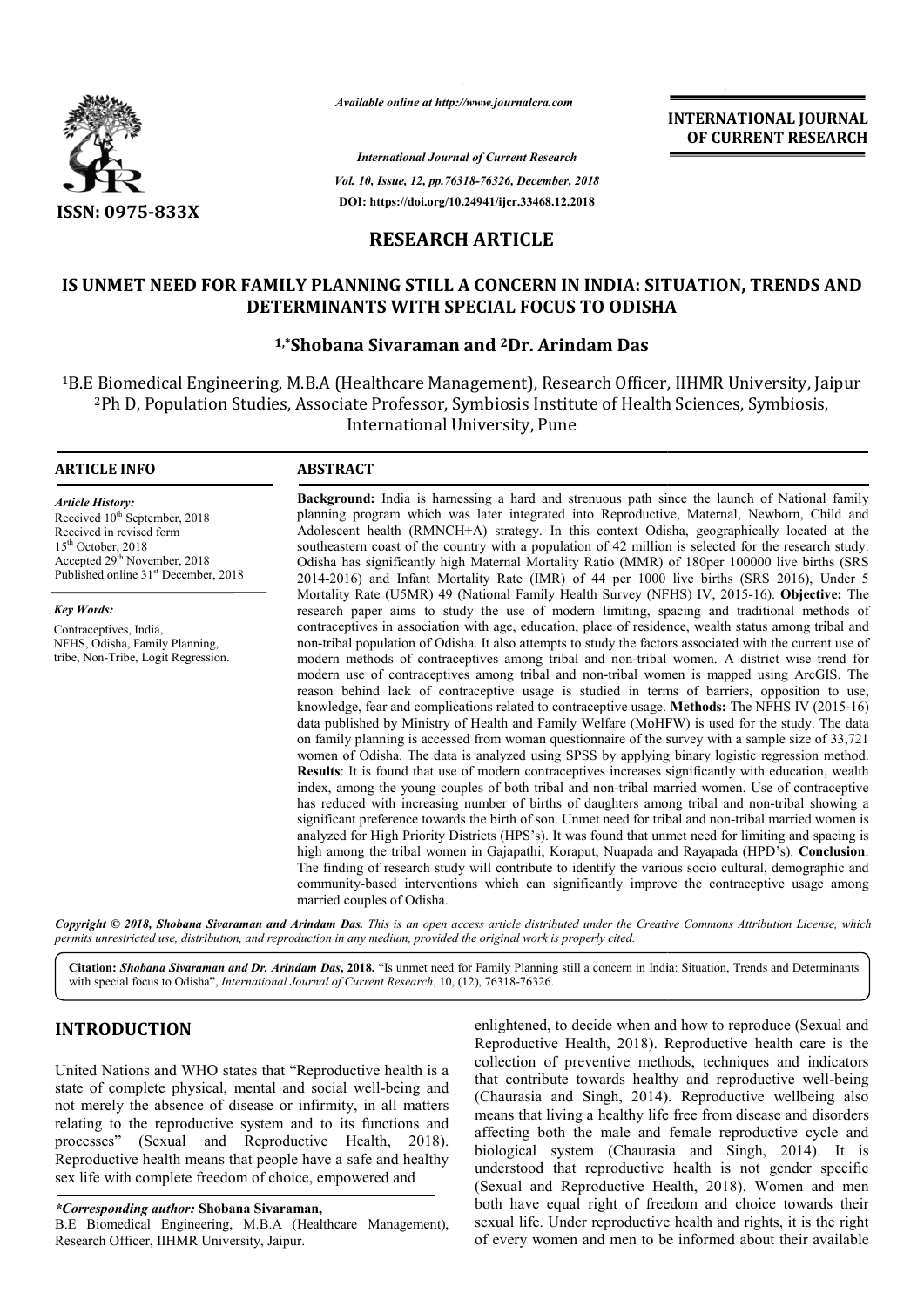choices, to have access to quality and affordable methods of family planning where in line with regulation of country fertility laws (Ministry of Health and Family Welfare, 2014). The various methods, services and indicators towards reproductive health and wellbeing include maternal and perinatal health, family planning, promoting institutional delivery, promoting informed decision, gender equality, prevention of sexually transmitted diseases and availability and accessibility of quality healthcare services (Chaurasia and Singh, 2014; Sexual and Reproductive Health, 2018).The major step taken by the Indian Government to promote reproductive health with increasing population was the launch of National Family Planning Program in 1952 (Chaurasia and Singh, 2014). Back in 1952, the main objective behind launching National Family Planning program was to control the population growth in India especially during 1961 and 1971 which recorded highest annual population growth (Sebastian, Khan, and Sebastian, 2013). After 50 years of launch of the program, the health indicators of family planning were recognized under National Rural Health Mission (NRHM) in 2005. Till 2005, the focus was the target-based approach to control the birth rate of the population exploring only the demographic indicators (Sebastian, Khan, and Sebastian, 2013). From 2005, there was a combined strategy adopted which explored both the health and demographic indicators under the family planning program in India (Sebastian, Khan, and Sebastian, 2013; Chaurasla, 2014). Under National Rural Health Mission (NRHM) family planning program was revolutionized to merge with the goals of Reproductive and Child Health (RCH) and followed decentralized community-based approach. Presently, the goal of national family planning program is not simply the population control, it is also to protect the reproductive rights of women, reduce Maternal Mortality Rate (MMR) and Infant Mortality Rate (IMR) by improving modern limiting and spacing methods. MMR in India has reduced from 167per 1,00,000 live births to 130per 1,00,000 live birth (SRS 2014 – 16) and IMR is 41 per 1000 live births (NFHS IV 2015 – 16). Total Fertility Rate (TFR) from 2.7 (NFHS III 2005-20016 to 2.2 (NFHS IV 2015-16) (SRS Statistical Report 2013, 2013; SRS Statistical Report 2016, 2016; International Institute of Population Sciences (IIPS) and ICF, 2017). Despite, systematic planned efforts made by Indian government towards family planning under reproductive and child health program there are shortcomings with the program which slows down the target to be achieved in every planned phase. Globally, around 800 women die every day related to pregnancy and child birth, out of which 20 percent women are from India. IMR has fallen from 57 per 1000 live births (NFHS III 2005-06) to 41 per 1000 live births (NFHS IV 2015-16).

**Study background:** Odisha lies in the southeastern part of India with a population of 42 million is selected for the study. TFR of Odisha is 2.1 (NFHS IV 2015-16) which has reduced from 2.4 (NFHS III 2005-06). Though TFR has shown significant reduction compared to national TFR of 2.2 (NFHSIV 2015-16), the state remains to a high focus in terms of MMR, IMR and various Reproductive, Maternal, Newborn, Child and Adolescent health (RMNCH+A) indicators due to high inter district variations. Odisha has an MMR of 180per 100000 live births (SRS 2014-16), IMR of 40 per 1000 live births, U5MR of 49 per 1000 live births (NFHS 4 2015-16). According to NFHS III and IV, there has been no significant change observed in the modern contraceptive use from 2005 - 06 to 2015-16.

Total unmet need for the state has reduced 2.4 percent over a decade period (NHFS 3 2005-06 - NFHS 4 2015-16). In line with the global commitment "Family Planning 2020", Odisha has a target to contribute 1.9 million new family planning users along with sustaining the existing 3.2 million users of the state (Ministry of Health and Family Welfare, Government of India 2014).

## **Research Objective**

- To study the unmet need for family planning among the tribal and non-tribal of High Priority Districts (HPD) of Odisha.
- To study the district wise use of modern contraceptives among tribal and non-tribal women of Odisha
- To analyze the current use of modern limiting, modern spacing and traditional methods among currently married women of tribal and non-tribal with background characteristics.
- To analyze the factors associated with current use of any modern method of contraceptives among currently married tribal and non-tribal women of Odisha.

# **MATERIALS AND METHODS**

National Family Health Survey (NFHS) is large scale representative household sample survey funded by United States Agency for International Development (USAID) with supplementary support from United Nations Children's Fund (UNICEF). The survey collects extensive data on health, nutrition, family planning services, maternal and child health, anemia, reproductive health, access to healthcare services, etc. The data collected in the fourth round of NFHS survey during 2015 – 16 has been used for the study. Women questionnaire which is a part of the research tool designed under NFHS, collects data on women background characteristics, education, marriage, fertility, contraceptive use, reproductive health, immunization, health seeking behavior, domestic violence, etc. The data on family planning and contraceptive usage is accessed from women data collected for Odisha which has covered 33,721 women from age between 15 to 49 years (International Institute of Population Sciences (IIPS) and ICF, 2017).

Various methods of contraceptive use among tribal and nontribal women of Odisha is analyzed. A district wise analysis on modern use of contraceptives by married women is mapped using ArcGIS. Unmet need for modern limiting and modern spacing is studied with special focus to HPD's of Odisha. The research study has also analyzed the use of modern limiting, modern spacing and traditional methods in association with age, education, place of residence, wealth status among the tribal and non-tribal population of Odisha by applying simple logistic regression using SPSS (Chandhick, Dhillon, Kambo, and Saxena, 2003). It also attempts to study the factors associated with the current use of modern methods of contraceptives among tribal and non-tribal women of Odisha. In addition, other factors like number of surviving daughters, number of surviving sons, number of surviving children in the family, exposure to mass media in terms of television, radio and newspaper is also considered for analysis. The reasons for not using any contraceptive method is also explored in terms of barriers, opposition to use contraceptives, lack of knowledge, fear and complications related to contraceptive usage.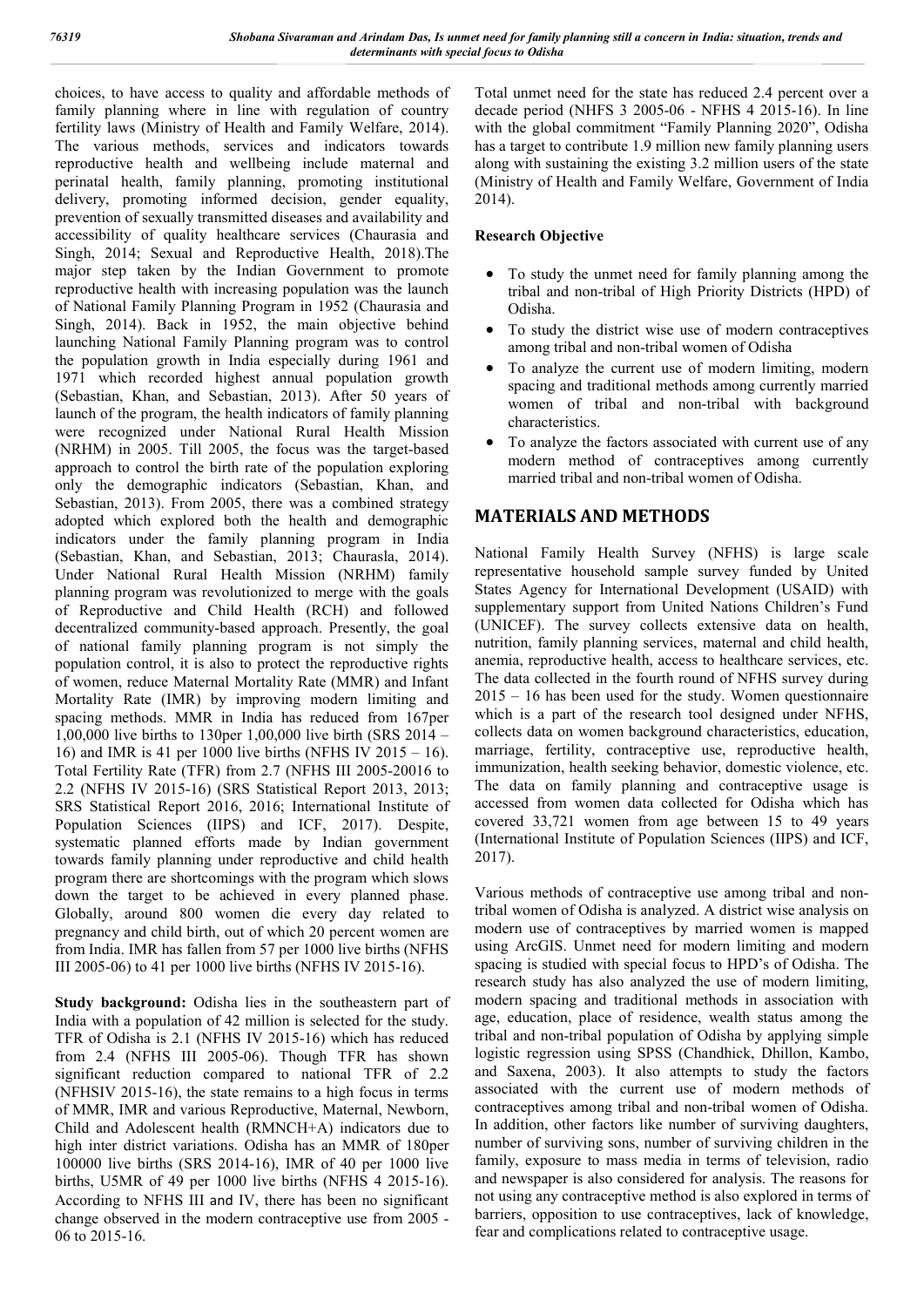**Contraceptives usage pattern:** In National Family Health Survey (NFHS) IV, the sample size covered by women's questionnaire is 33, 721, out of which 24,101 samples (71 percent) are currently married women between 15 to 49 years was used for analysis. Among the samples covered, 77 percent constitute non-tribal women and 23 percent constitute the tribal women of Odisha. Modern limiting, modern spacing and traditional methods of contraceptive usage was statistically analyzed among tribal and non-tribal women of Odisha. Modern limiting methods include male and female sterilization. Modern spacing methods include pill, IUD, injections, diaphragm and condom. Traditional methods include rhythm, withdrawal, LAM and standard days method. As shown in Figure 1, around 47.1 percent of non-tribal women use modern methods which is slightly higher when compared to 40.6 percent of tribal women. In contrast, women not using any type of contraceptives amongst tribal is around 47 percent when compared to 41 percent among non-tribes. There is no significant difference seen in the use of traditional methods (~12 percent) among tribal and non-tribal women (Basu, Kapoor, and Basu, 2004).

Figure 2 shows the percentage of tribal and non-tribal women using modern spacing, modern limiting and traditional methods of contraceptives. It is observed that both modern limiting (25.8 percent) and modern spacing (14.5 percent) methods are used less among the tribal women when compared to overall usage and usage among non-tribal women. In contrary, use of traditional methods among tribal women is 12.4 percent which is slightly higher than the usage among non-tribal women (12.1 percent). Overall use of modern spacing techniques is found to be low among the currently married women in Odisha. Though the knowledge of contraception is universal in Odisha, the health implications of using a contraceptive in terms of spacing is found to be significantly low which contributes to the increasing unplanned child birth. In Odisha around 45 percent of currently married women use modern contraceptives. It is observed that female sterilization (28.3 percent) still seems to be popular method. Use of female sterilization methods has reduced from 33.1 percent (NFHS III 2005-06) to 28.3 percent (NFHS IV 2015-16) whereas use of pill has increased from 7.0 percent to 12 percent, condom from three percent to 3.4 percent.



**Figure 1. Use of contraceptive methods among tribal and non-tribal women of Odisha**



**Figure 2. Use of various contraceptive methods in Odisha**



**Figure 3. Unmet need for limiting among currently married women (15-49 years) of Odisha**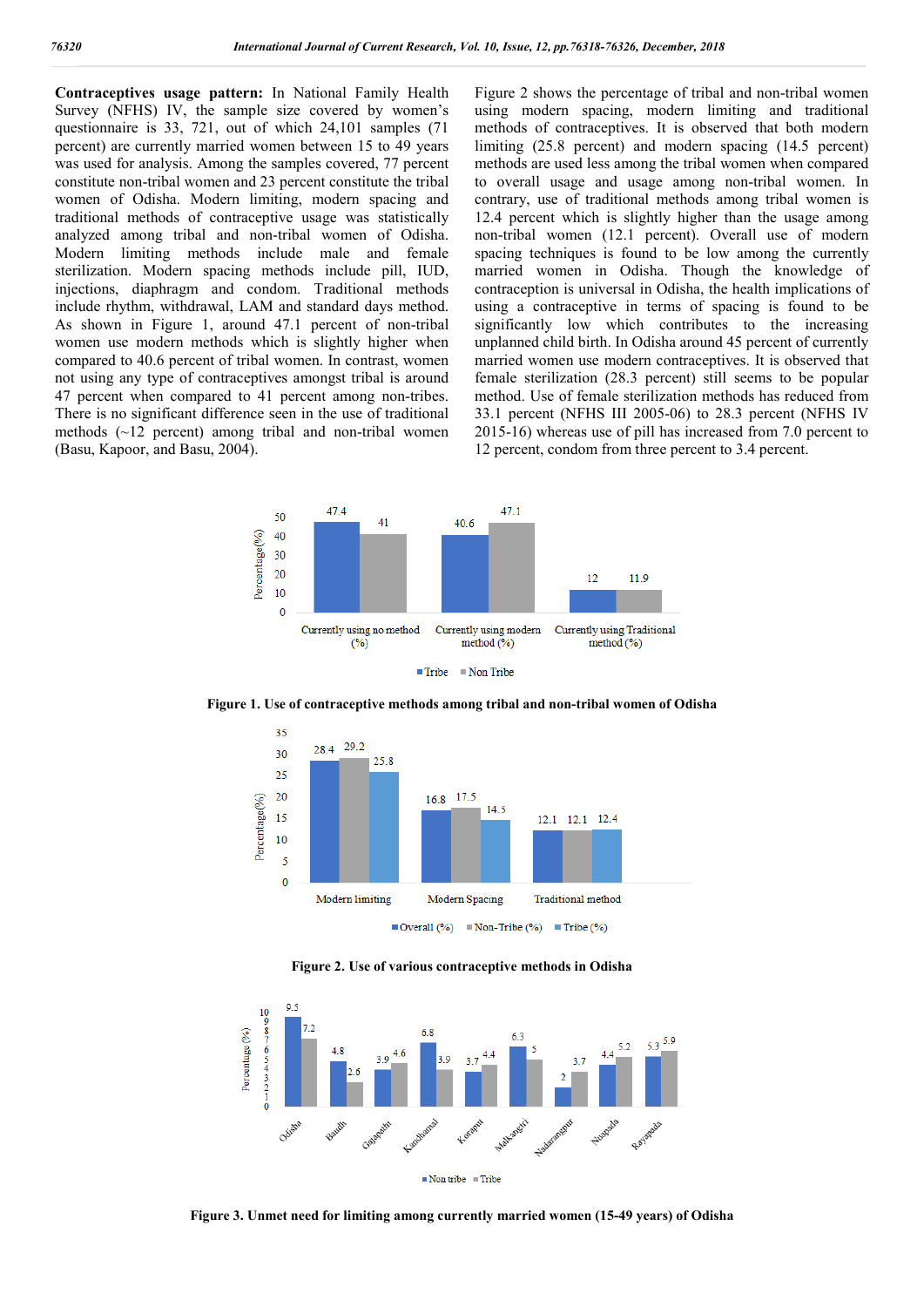

**Figure 4. Unmet need for spacing among currently married women (15-49 years) of Odisha**



**Figure 5. Modern use of contraceptives among non-tribal women of Odisha in percentage**



**Figure 6. Modern use of contraceptives among tribal women of Odisha in percentage**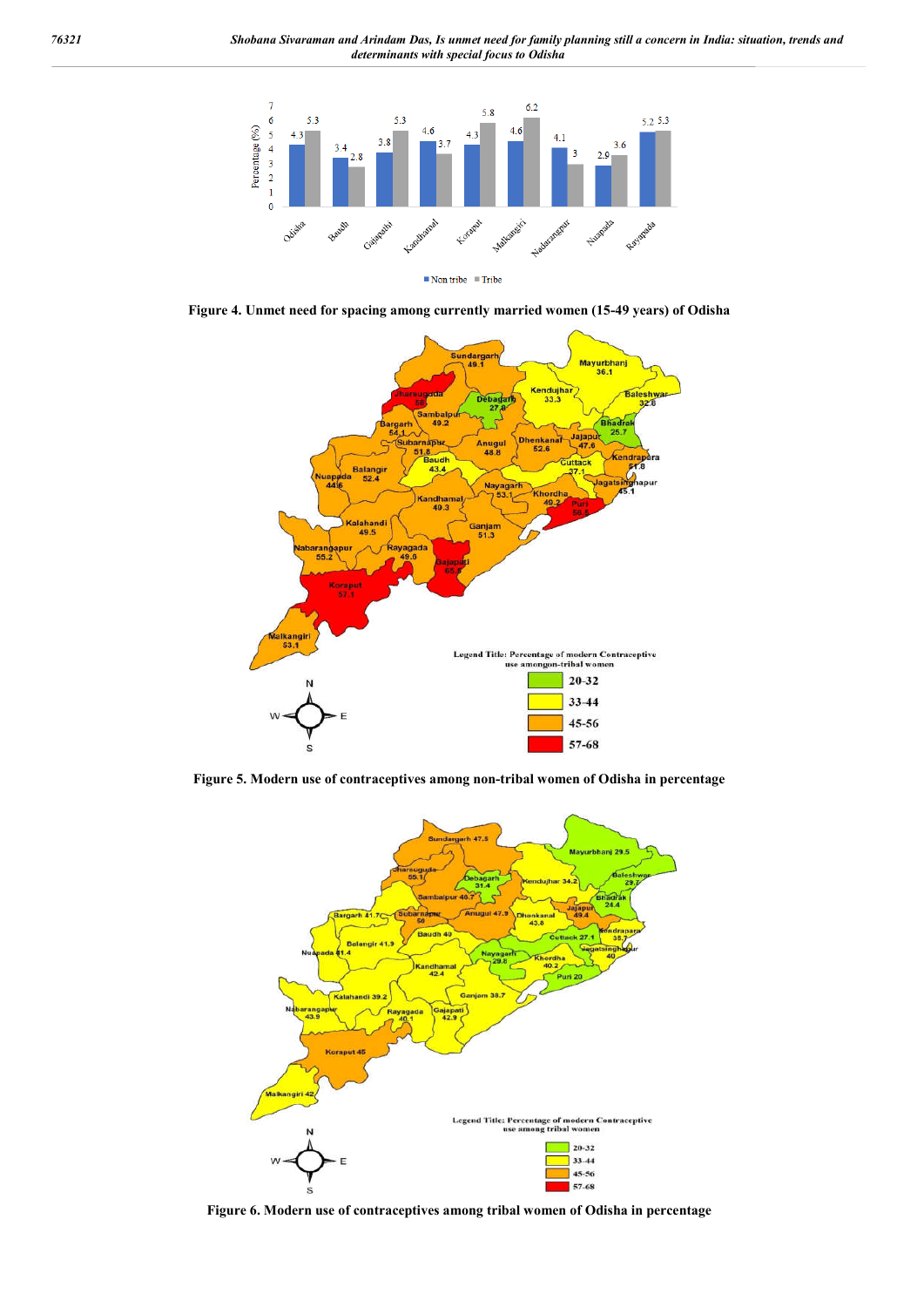Notably male sterilization has reduced from one percent (NFHS III 2005-06) to 0.2 percent (NFHS IV 2015-16). Around 34 percent of men (15-49 years) have an opinion that contraception is something that women should deal with and men has no role to play in it. Only 61 percent of men are aware of condom. Among the tribes and non-women 47.4 percent of tribal seems to not use any kind of contraceptive method which is more that non-tribal women (41 percent). Among tribes use of modern methods like female sterilization (25 .6 percent), pill (10.6 percent), condom (2.4 percent) is less when compared to the non-tribal women. Use of traditional method namely rhythmic method (4.1 percent) among tribes is dominant than the non-tribes (3.4 percent). Use of different methods of contraceptives by tribal and non-tribal currently married women of Odisha is listed in table 1

**Unmet need for family planning:** Unmet need is defined as women who does not want children or willing to space their next birth but are not using any type of contraceptive method. According to NFHS III and IV, unmet need for family planning in Odisha has failed to show significant change in the past 10 years. Recent statistics states that, unmet need for family planning is 14 percent (NFHS IV 2015-16) which has reduced from 16 percent (NFHS III 2005-06). In alignment to minimal change in the unmet need, it is found that unplanned pregnancies are comparatively high in Odisha. Unmet need for family planning can be further divided into two categories. Firstly, unmet need for limiting where women has no desire to have children anymore children but not using any contraceptives. Secondly, unmet need for spacing where women has a desire to have children but after a period of one or two years, but not using any contraceptives. The research study analyzes the unmet need for limiting and unmet need for spacing among the currently married tribal and non-tribal women of Odisha and HPD's. The eight districts of Odisha are categorized as HPD's as recommended under RMNCH+A by Government of Odisha. It is observed that unmet need for spacing is high among tribal women (5.3 percent) than nontribal women (4.3 percent). In contrast, unmet need for limiting is high among non-tribal women (9.5 percent) compared tribal women (7.2 percent). The unmet need for limiting and unmet need for spacing among the tribal and non-tribal women of Odisha and HPS's are shown in figure 3 and figure 4.

The unmet need for limiting is higher among non-tribal in Baudh (4.8 percent), Khandhamal (6.8 percent), Malkangiri (6.3 percent) when compared to tribal women. Even the unmet need for spacing is higher among non-tribal women than the tribal women of Baudh (3.4 percent) and Khandhamal (4.6 percent) districts. The districts of Baudh, Khndhamal and Malkangiri shows predominantly special concern towards nontribal women of Odisha. The unmet need for spacing is high among tribal women in Gajapathi (5.3 percent), Koraput (5.8 percent), Malkangiri (6.2 percent), Nuapada (3.6 percent), Rayapada (5.3 percent) than non-tribal women. The use of modern contraceptives among the tribal and non-tribal women is shown in figure 5 and 6. From these figures, it is observed that non-tribal women are more likely to use modern contraceptives than tribal women of Odisha.

**Factors associated with the current use of any modern contraceptives:** Binary logistic regression was used to determine the odds ratio for the factors associated with the current use of any modern method of contraception among the tribal and non-tribal women of Odisha.

Independent variables used for the analysis were place of residence, age of the respondent, religion, education of the respondent, wealth index, number of surviving daughters and number of surviving sons to a woman (Pradhan, Gouda, and Prusty, 2016; Sharma and Rani, 2009; Haque and Patel, 2015). Respondent currently using any type of modern contraceptive was a dichotomous dependent variable. Analysis was carried separately for tribal and non-tribal women of Odisha. Independent variables considered in the analysis were further categorized into sub categories as follows: place of residence into rural (tribal 91.3, non-tribal 80.3 percent) and urban (tribal 8.7 percent, non-tribal 19.7 percent); age into 15 to 24 years (tribal 22.3 percent, non-tribal 16.3 percent), 25 to 34 years (tribal 37.6 percent, non-tribal 37.4 percent) and 35 years and above (tribal 40.1 percent, non-tribal 46.4 percent); education into no education (tribal 57.5 percent, non-tribal 24.9 percent ), primary education (tribal 14.7 percent, non-tribal 17.6 percent), secondary education (tribal 26.3 percent, non-tribal 50.5 percent) and higher education (tribal 1.6 percent, nontribal 7.0 percent), religion into Hindu (tribal 92.4 percent, non-tribal 95.9 percent) and other religion (tribal 7.6 percent, non-tribal 4.1 percent), number of surviving sons as women with one surviving son, women with two surviving sons, women with more than two surviving sons similar categorized for women with number of surviving daughters, mass media, where the exposure of the women towards television, radio and newspaper was classified into four categories as no exposure, low, moderate and high exposure. It was observed that age, education, wealth index, number of surviving sons, number of surviving daughters and exposure to mass media is more statistically significant variables towards the use of modern contraceptives. The odds ratio predicts use of modern contraceptives among tribal women increases with increasing age, middle, richer and richest families, families with more than one surviving sons. Also, tribal women with more than two surviving daughters are more likely to use modern contraceptives. Non-tribal women with increasing age, education, wealth index, number of surviving sons and mass media exposure there is significant increase in the use of modern contraceptives. Decreasing trend is observed in the use of modern contraceptives among the non-tribal and tribal women with more than two surviving daughters.

**Use of modern limiting, modern spacing and traditional methods of contraceptives with background characteristics:** In the analyses, modern limiting methods include female sterilization and male sterilization whereas modern spacing methods include use of pill, Intra Uterine Device (IUD), injections, diaphragm, male or female condom and foam.Traditional methods include withdrawal, rhythm method, Lactational Amenorrhea Method (LAM) and standard days method (International Institute of Population Sciences (IIPS) and ICF, 2017; Ministry of Health and Family Welfare Government of India, 2014). Odds ratio was generated for current use of modern limiting, modern spacing and traditional methods associated with the various socio-economic and cultural factors using binary logistic regression (Sharma and Rani, 2009; Basu, Kapoor, and Basu, 2004). It was found that among tribes and non-tribes age, religion, education, wealth index and mass media play a statistically significant role with the use of modern limiting and spacing methods. Use of modern limiting and spacing methods is more likely to increase with increasing age among both tribes and non-tribes. With the increasing wealth index, more women are likely to adopt various spacing and limiting methods.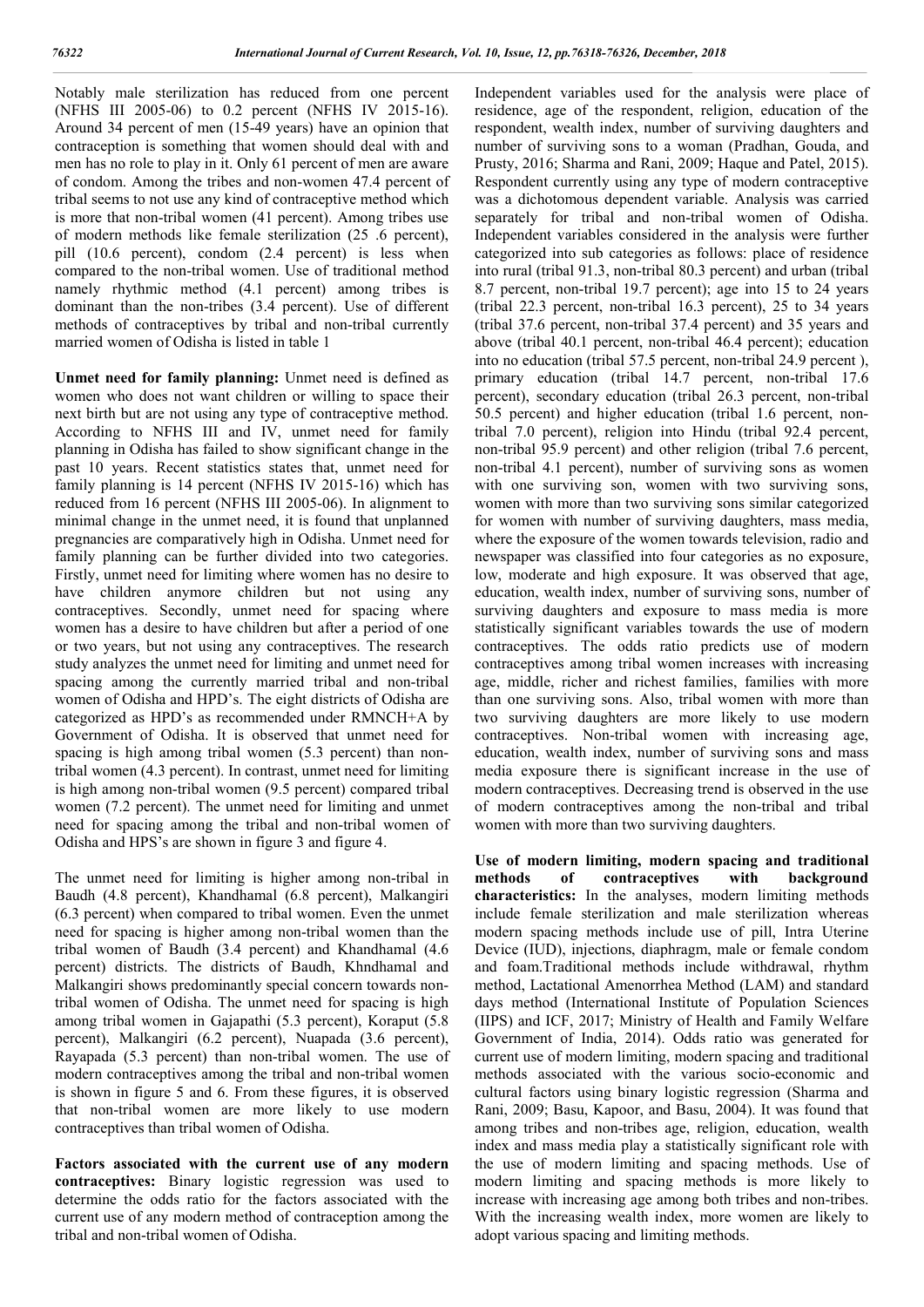#### **Table 1. Contraceptive usage among the currently married tribal and non-tribal women (15 – 49 years) of Odisha**

| Current use of Contraceptives | Tribe $(\% )$ | Non – tribe $(\% )$ |
|-------------------------------|---------------|---------------------|
| Not using any contraceptive   | 47.4          | 41.0                |
| Female Sterilization          | 25.6          | 29.3                |
| Pill                          | 10.6          | 12.5                |
| Withdrawal method             | 8.0           | 8.6                 |
| Rhythm method                 | 4.1           | 3.4                 |
| Condom                        | 2.4           | 3.7                 |
| ΠD                            | 1.4           | 1.0                 |
| Injections                    | 0.2           | 0.2                 |
| Male Sterilization            | 0.2           | 0.1                 |
| LAM                           | 0.3           | 0.2                 |

|                                                             |  | Table 1. Factors associated with the current use of modern contraceptives among the currently |
|-------------------------------------------------------------|--|-----------------------------------------------------------------------------------------------|
| married tribal and non-tribal (15-49 years) women of Odisha |  |                                                                                               |

| Background characteristics       | Tribal women                                |       |        | Non-tribal Women |       |                           |  |
|----------------------------------|---------------------------------------------|-------|--------|------------------|-------|---------------------------|--|
|                                  | 95 % C.I for $Exp(\beta)$<br>$[Exp(\beta)]$ |       |        | $[Exp(\beta)]$   |       | 95 % C.I for $Exp(\beta)$ |  |
|                                  |                                             | Lower | Higher |                  | Lower | Higher                    |  |
| Place of residence               |                                             |       |        |                  |       |                           |  |
| Urban®                           |                                             |       |        |                  |       |                           |  |
| Rural                            | 1.06                                        | 0.85  | 1.32   | $0.85***$        | 0.78  | 0.94                      |  |
| Age                              |                                             |       |        |                  |       |                           |  |
| $15-24®$                         |                                             |       |        |                  |       |                           |  |
| 25-34                            | $1.57***$                                   | 1.33  | 1.90   | $1.48***$        | 1.33  | 1.63                      |  |
| 35 and above                     | $1.73***$                                   | 1.43  | 2.11   | $1.23***$        | 1.09  | 1.37                      |  |
| Religion                         |                                             |       |        |                  |       |                           |  |
| Hindu®                           |                                             |       |        |                  |       |                           |  |
| Others                           | 1.17                                        | 0.94  | 1.45   | $0.86*$          | 0.73  | 1.01                      |  |
| <b>Education</b>                 |                                             |       |        |                  |       |                           |  |
| No education®                    |                                             |       |        |                  |       |                           |  |
| Primary                          | 1.06                                        | 0.89  | 1.23   | 1.05             | 0.94  | 1.15                      |  |
| Secondary                        | 1.10                                        | 0.93  | 1.30   | $0.82***$        | 0.75  | 0.90                      |  |
| Higher                           | 1.30                                        | 0.78  | 2.17   | $0.67***$        | 0.56  | 0.79                      |  |
| <b>Wealth Index</b>              |                                             |       |        |                  |       |                           |  |
| Poorest®                         |                                             |       |        |                  |       |                           |  |
| Poorer                           | $1.30***$                                   | 1.12  | 1.51   | $1.16***$        | 1.06  | 1.27                      |  |
| Middle                           | $1.52***$                                   | 1.21  | 1.92   | $1.24***$        | 1.12  | 1.37                      |  |
| Richer                           | $1.64***$                                   | 1.14  | 2.35   | $1.28***$        | 1.13  | 1.44                      |  |
| Richest                          | $1.73**$                                    | 1.03  | 2.92   | $1.43***$        | 1.22  | 1.66                      |  |
| No of surviving sons             |                                             |       |        |                  |       |                           |  |
| No son <sup>®</sup>              |                                             |       |        |                  |       |                           |  |
| One son                          | $2.96***$                                   | 2.53  | 3.46   | $2.66***$        | 2.46  | 2.89                      |  |
| Two Son                          | 4.90***                                     | 4.09  | 5.88   | $6.05***$        | 5.44  | 6.73                      |  |
| Three or more sons               | 4.14***                                     | 3.26  | 5.26   | $6.19***$        | 5.23  | 7.35                      |  |
| <b>No of surviving Daughters</b> |                                             |       |        |                  |       |                           |  |
| No Daughter®                     |                                             |       |        |                  |       |                           |  |
| One daughter                     | $2.13***$                                   | 1.85  | 2.46   | $2.12***$        | 1.97  | 2.29                      |  |
| Two Daughters                    | $2.09***$                                   | 1.75  | 2.49   | $2.58***$        | 2.33  | 2.85                      |  |
| Three or more Daughters          | $1.87***$                                   | 1.52  | 2.30   | $2.20***$        | 1.92  | 2.52                      |  |
| Mass media                       |                                             |       |        |                  |       |                           |  |
| Not exposed <sup>®</sup>         |                                             |       |        |                  |       |                           |  |
| Low exposure                     | $1.22***$                                   | 1.07  | 1.40   | $1.23***$        | 1.11  | 1.35                      |  |
| Moderately exposed               | 1.08                                        | 0.85  | 1.36   | $1.38***$        | 1.23  | 1.56                      |  |
| Fully exposed                    | 0.66                                        | 0.29  | 1.52   | 1.16             | 0.92  | 1.43                      |  |

® Reference Category; \*\*\* 1% Significant level; \*\* 5% Significant level; \*10% Significant level; 95% of Confidence Interval (C.I) for  $Exp(\beta)$ 

Among tribal women with the use of traditional methods wealth index is more statistically significant whereas among non-tribes with the use of traditional methods education is more statistically significant. Among both tribes and non-tribes with increasing levels of wealth index there has been increase in the use of modern limiting and spacing methods. Among the tribal and non-tribal women, with the increasing exposure to mass media it is more likely to increase the use of modern spacing method, and less likely to increase the use of limiting and traditional methods.

**Reason for not using contraceptives:** The study analyzed the underlying reasons for lack of contraceptive usage among the tribal and non-tribal women of Odisha as shown in Figure 7. It was observed that, the major reason for not using contraceptives among both tribal and non-tribal women was

observed to be 'strong desire to become pregnant'. Desire to become pregnant is found dominantly among the tribal (42.9 percent) than non-tribal women (32.5 percent). The successive reasons for not using contraceptives are disproval faced from husband, infrequent sex involvement as husband is away from home, was not satisfied completely with the method used and wanted more effective method, health concern or side effects of using a contraceptive, became pregnant, created menstrual problem, did not like the method used and lack of sexual satisfaction. Among tribal women major reasons for less likely to use contraceptives was desire to become pregnant (42.9 percent), disproval faced from husband (9.2 percent), infrequent sexual activity as husband was away (8.4 percent), wanted more effective method (8.3 percent), health concern or side effects (7.7 percent), became pregnant (7.4 percent),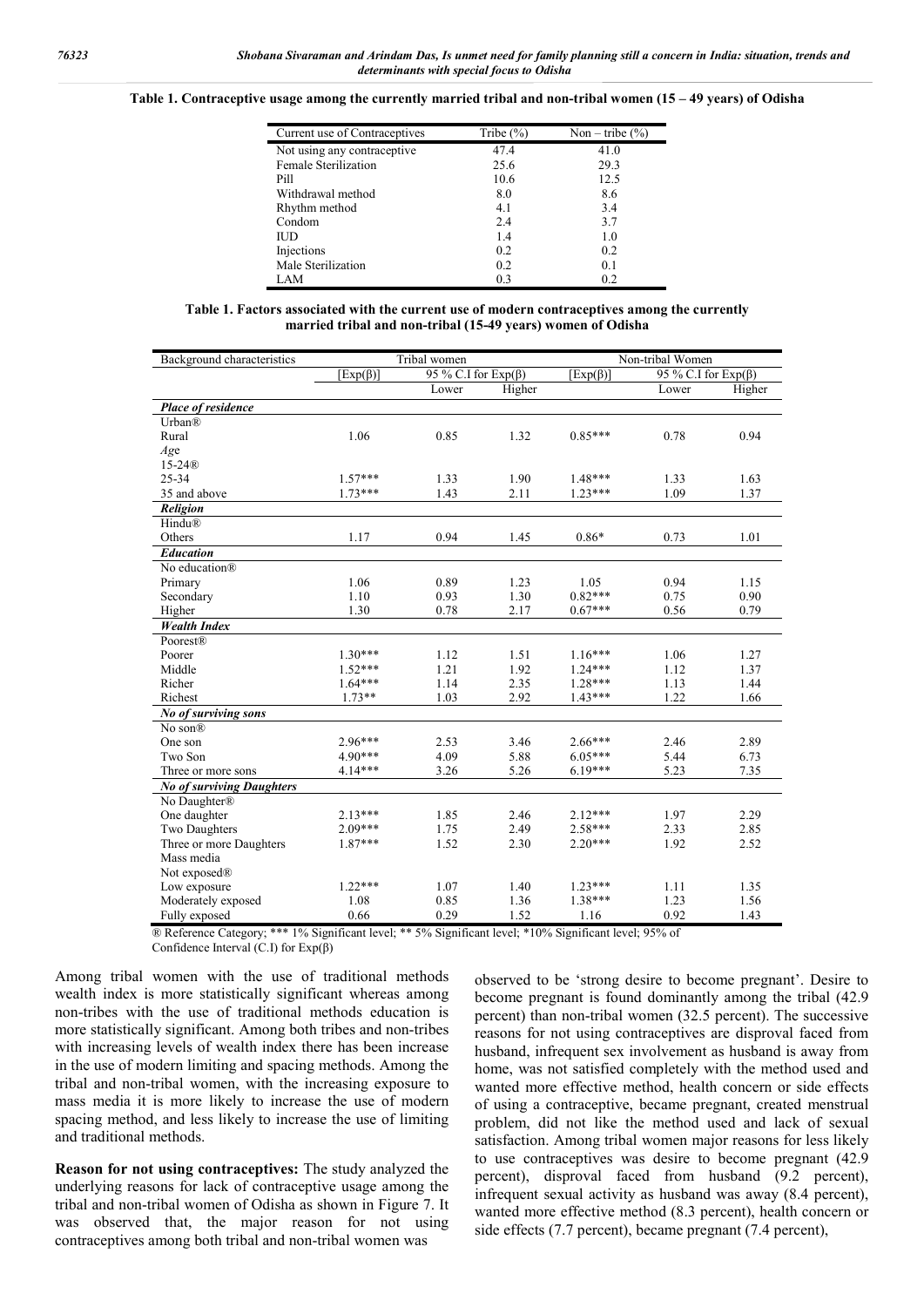### **Table 3. Use of modern limiting, modern spacing and traditional methods among the tribal and non-tribal women (15-49 years) of Odisha associated with background characteristics**

| Background         | Modern Limiting |                     |                      | Modern spacing   |                |                       |                          | Traditional methods |                |                             |                |              |
|--------------------|-----------------|---------------------|----------------------|------------------|----------------|-----------------------|--------------------------|---------------------|----------------|-----------------------------|----------------|--------------|
| characteristics    | Tribe           | $%$ C.I<br>95       | Non<br>$\frac{1}{2}$ | 95 % C.I         | Tribe          | $\overline{95}$ % C.I | Non<br>$\qquad \qquad -$ | 95 % C.I            | Tribe          | 95 % C.I<br>Non<br>95 % C.I |                |              |
|                    | $[Exp(\beta)]$  | $Exp(\beta)$<br>for | Tribe                | for $Exp(\beta)$ | $[Exp(\beta)]$ | for                   | Tribe                    | for                 | $[Exp(\beta)]$ | for                         | tribe          | for          |
|                    |                 | (Lower,             | $[Exp(\beta)]$       | (Lower,          |                | $Exp(\beta)$          | $[Exp(\beta)]$           | $Exp(\beta)$        |                | $Exp(\beta)$                | $[Exp(\beta)]$ | $Exp(\beta)$ |
|                    |                 | Higher)             |                      | Higher)          |                | (Lower,               |                          | (Lower,             |                | (Lower,                     |                | (Lower,      |
|                    |                 |                     |                      |                  |                | Higher)               |                          | Higher)             |                | Higher)                     |                | Higher)      |
| Place of residence |                 |                     |                      |                  |                |                       |                          |                     |                |                             |                |              |
| Urban®             |                 |                     |                      |                  |                |                       |                          |                     |                |                             |                |              |
| Rural              | 1.12            | 0.86,1.44           | 1.02                 | 0.92.1.12        | 0.88           | 0.68,1.16             | $0.79***$                | 0.71,0.88           | 1.25           | 0.91.1.74                   | 0.963          | 0.85,1.09    |
| Age                |                 |                     |                      |                  |                |                       |                          |                     |                |                             |                |              |
| $15-24®$           |                 |                     |                      |                  |                |                       |                          |                     |                |                             |                |              |
| 25-34              | 9.82***         | 6.99,13.81          | $6.38***$            | 5.30,7.69        | 1.10           | 0.91,1.33             | $1.20***$                | 1.08,1.33           | 0.97           | 0.79,1.21                   | 1.11           | 0.96,1.27    |
| 35 &above          | $19.64***$      | 13.98,27.58         | $14.27***$           | 11.87,17.16      | $0.54***$      | 0.43.0.67             | $0.46***$                | 0.41,0.52           | 0.88           | 0.71, 1.10                  | 0.95           | 0.84,1.09    |
| Religion           |                 |                     |                      |                  |                |                       |                          |                     |                |                             |                |              |
| Hindu®             |                 |                     |                      |                  |                |                       |                          |                     |                |                             |                |              |
| Others             | $1.25**$        | 0.99,1.58           | $0.66***$            | 0.55,0.80        | 1.02           | 0.76,1.36             | $1.59***$                | 1.33, 1.90          | $1.32**$       | 1.01,1.76                   | 0.94           | 0.74, 1.18   |
| Education          |                 |                     |                      |                  |                |                       |                          |                     |                |                             |                |              |
| No education®      |                 |                     |                      |                  |                |                       |                          |                     |                |                             |                |              |
| Primary            | $0.81**$        | 0.67,0.99           | 0.93                 | 0.85,1.03        | $1.38***$      | 1.11.1.73             | $1.24***$                | 1.08,1.43           | 0.93           | 0.73.1.20                   | 1.08           | 0.93.1.27    |
| Secondary          | $0.74***$       | 0.61,0.90           | $0.51***$            | 0.47,0.57        | $1.37***$      | 1.12,1.69             | $1.51***$                | 1.34, 1.72          | 1.04           | 0.83,1.30                   | $1.46***$      | 1.27, 1.67   |
| Higher             | $0.25***$       | 0.11,0.61           | $0.18***$            | 0.15,0.23        | $1.84**$       | 1.08,3.15             | $1.71***$                | 1.41,2.09           | 0.95           | 0.48,1.88                   | $1.93***$      | 1.55,2.40    |
| Wealth Index       |                 |                     |                      |                  |                |                       |                          |                     |                |                             |                |              |
| Poorest®           |                 |                     |                      |                  |                |                       |                          |                     |                |                             |                |              |
| Poorer             | $1.31***$       | 1.12,1.54           | 1.07                 | 0.98,1.18        | 0.99           | 0.82.1.21             | $1.10*$                  | 0.98,1.24           | 0.96           | 0.79.1.19                   | 0.92           | 0.80,1.05    |
| Middle             | $1.30**$        | 1.0,1.69            | 1.08                 | 0.98,1.21        | 1.22           | 0.93,1.62             | $1.17***$                | 1.04, 1.34          | 0.97           | 0.70,1.34                   | 1.12           | 0.98.1.29    |
| Richer             | 1.19            | 0.78,1.82           | $1.22***$            | 1.07,1.39        | $1.49*$        | 0.99,2.25             | 1.02                     | 0.88,1.19           | 0.94           | 0.56,1.60                   | $1.19**$       | 1.01,1.41    |
| Richest            | 1.20            | 0.63,2.27           | $1.21**$             | 1.02,1.44        | 1.55           | 0.87, 2.77            | $1.22**$                 | 1.01,1.48           | $2.23***$      | 1.20,4.17                   | 1.14           | 0.92, 1.42   |
| Mass media         |                 |                     |                      |                  |                |                       |                          |                     |                |                             |                |              |
| Not exposed®       |                 |                     |                      |                  |                |                       |                          |                     |                |                             |                |              |
| Low exposure       | $1.19***$       | 1.03,1.38           | $1.27***$            | 1.15,1.41        | 1.09           | 0.91,1.31             | 0.97                     | 0.86,1.12           | 0.99           | 0.82,1.19                   | 0.92           | 0.80,1.06    |
| Moderately         | $0.74**$        | 0.56,0.99           | $1.15**$             | 1.01,1.31        | $1.43***$      | 1.08,1.88             | $1.26***$                | 1.08,1.47           | 1.01           | 0.73,1.39                   | 0.78           | 0.66,0.93    |
| exposed            |                 |                     |                      |                  |                |                       |                          |                     |                |                             |                |              |
| Fully exposed      | 1.07            | 0.40,2.87           | $0.78*$              | 0.59,1.03        | 0.57           | 0.19,1.70             | $1.42***$                | 1.09.1.84           | 1.14           | 0.41,3.21                   | 0.76           | 0.56,1.04    |

® Reference category; \*\*\* 1% Significant level; \*\* 5% Significant level; \*10% Significant level; 95% of Confidence Interval (C.I) for Exp(β)





**Figure 7. Major reasons for not using contraceptives among women of Odisha**

created menstrual problem (3.7 percent), did not like the method (3.7 percent) and lack of sexual satisfaction (2.6 percent). Health concern or side effects of using a contraceptive, wanted more effective method, infrequent sexual activity as husband is away, became pregnant are found more likely among non-tribal women than the tribal women. In contrast, desire to become pregnant, husband disapproved, did not like the method, lack of sexual satisfaction are major reasons found more likely among tribal women that the nontribal women.

## **DISCUSSION**

The current research finding underline the factors such as age, women's education, wealth index, mass media, number of surviving sons and number of surviving daughters to play a significant role on the use of contraception. Though there has been considerable reduction observed in fertility levels of Odisha, use of modern contraceptives for spacing is still lacking behind. Around 12 percent of currently married women are using traditional method of contraceptives warrants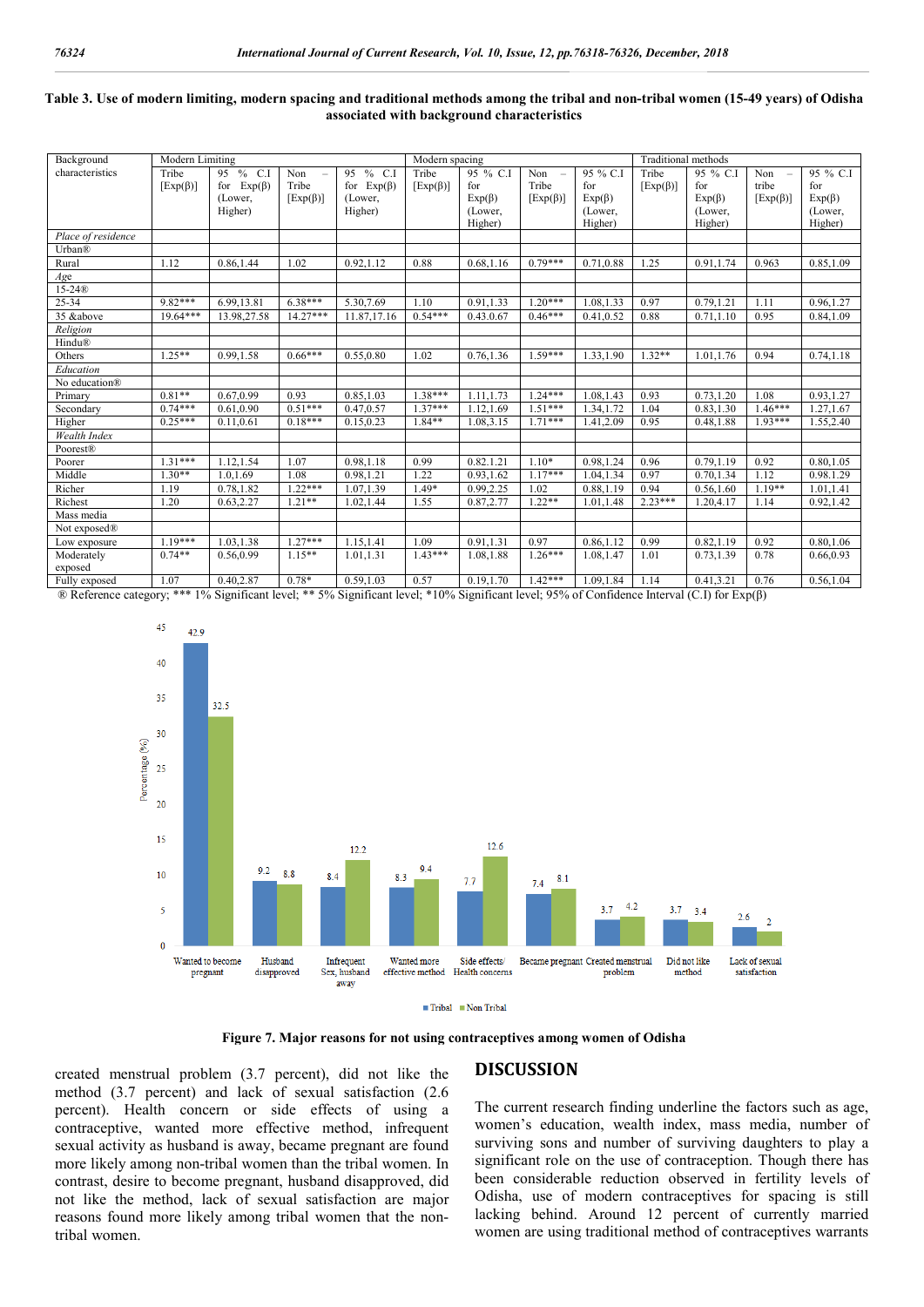the lack of adaptability and lack of awareness among nontribal and tribal women towards modern contraceptives. Adoption towards modern limiting methods is more likely than adoption towards modern spacing methods. This shows the lack of awareness about birth spacing among the tribal and non-tribal women of Odisha. The mode and content of communication for using modern contraceptives for spacing needs to be further strengthened and reachable among the population. The interpersonal communication skills and capacity building of Accredited Social Health Activist (ASHA), Auxiliary Nurse and Midwife (ANM) and Anganwadi Worker (AWW) is recommended. The TFRof Odisha is 2.1, which has reached a replacement level fertility. In the last 25 years from 1991 to 2015, TFR of Odisha has reduced from 2.9 to 2.1 which means around 2.1 children would be born to a woman. In urban area, it is 1.7 children born to a woman whereas in rural areas it is 2.1 children born to a woman. In contrast, unmet need in Odisha has not shown significant change in the past 10 years. Unmet need for family planning is 14 percent (NFHS 4 2015-16) which has reduced from 16 percent (NFHS III 2005-06). In alignment to minimal improvement in the unmet need, it is found that unplanned pregnancies are comparatively high in Odisha. It was observed that unmet need for limiting is high among non-tribal women whereas unmet need for spacing is high among the tribal women of Odisha. Among the High Priority Districts (HPS's) of Odisha, the unmet need for limiting and spacing is high among tribal women of Gajapathi (4.6 percent, 5.3 percent), Koraput (4.4 percent, 5.8 percent), Nuapada (5.2 percent, 3.6 percent), Rayapada (5.9 percent, 5.3 percent). The unmet need for limiting and spacing is high among the non-tribal women of Baudh (4.8 percent, 3.4 percent) and Khandhamal (6.8 percent, 4.6 percent).

In Odisha, preference for male child birth is comparatively high than female child birth. This strong preference towards son, has a significant impact in the use of contraceptives and thus family planning. Around 67 percent of women and 17 percent of men say that, they prefer more sons than daughters. Around 82 percent of men and women have a wish to have at least one son during their lifetime. Such strong gender discrimination further makes it difficult and leads to increasing unplanned pregnancies and child birth. Effective use of contraceptives is one of the proximate determinants and base predictor for transition in fertility levels. Use of contraceptives are proportional to meet the fertility needs of individual couples. The knowledge and freedom to choose a safe and appropriate contraceptive method itself plays a vital role in the entire systematic program planning efforts. For a cross cultural country like India, choice of contraceptives falls in a heterogenic environment which includes individual, family, community and other socio-economic factors. The decision to use any type of contraceptive is influenced by many of the host determinants like socio demographic and cultural factors. It was found that desire to become pregnant and disapproval from husband to be the major reason for the lack of use of contraceptives. Improved male participation in Family Planning program and empowering women to decide on her reproductive health can be a possible way to overcome the situation. Finally, the finding of the research study recommends a customized family planning program which can be a community specific intervention model for efficient use of contraceptives among married women in Odisha.

**Conflict of Interest Statement:** The authors (Dr. Arindam Das and Shobana Sivaraman) confirm that there are no known conflicts of interest associated with this publication and there has been no financial support for this work that could have influenced its outcome.

**List of Abbreviations used in the research article** 

| <b>HPD</b>    | <b>High Priority Districts</b>                  |  |  |  |  |  |
|---------------|-------------------------------------------------|--|--|--|--|--|
| <b>IIPS</b>   | International Institute of Population Sciences  |  |  |  |  |  |
| <b>IMR</b>    | <b>Infant Mortality Rate</b>                    |  |  |  |  |  |
| <b>MMR</b>    | Maternal Mortality Ratio                        |  |  |  |  |  |
| <b>MoHFW</b>  | Ministry of Health and Family Welfare           |  |  |  |  |  |
| <b>NFHS</b>   | National Family Health Survey                   |  |  |  |  |  |
| <b>NRHM</b>   | National Rural Health Mission                   |  |  |  |  |  |
| <b>RCH</b>    | Reproductive and Child Health                   |  |  |  |  |  |
|               | Reproductive, Maternal, Newborn, Child<br>and   |  |  |  |  |  |
| $RMNCH+A$     | Adolescent healt                                |  |  |  |  |  |
| <b>SRS</b>    | Sample Registration System                      |  |  |  |  |  |
| TFR           | <b>Total Fertility Rate</b>                     |  |  |  |  |  |
| U5MR          | Under 5 Mortality Rate                          |  |  |  |  |  |
| <b>UNICEF</b> | United Nations Children's Emergency Fund        |  |  |  |  |  |
|               | Agency for<br>International<br>United<br>States |  |  |  |  |  |
| <b>USAID</b>  | Development                                     |  |  |  |  |  |
| WHO           | World Health Organization                       |  |  |  |  |  |

# **REFERENCES**

- Ansuman, P., Pramila, J. and Panigrahi, A. 2013. Determinants of ever use of modern contraceptives among married women attending tertiary health care hospital in Bhubaneswar City, India. Indian journal of maternal and child health: official publication of Indian Maternal and Child Health Association, 14(3).
- Basu, S., Kapoor, A. K. and Basu, S. K. 2004. Knowledge, Attitude and Practice of Family Planning among Tribal. The Journal of Family Welfare, 50(1).
- Chandhick, N., Dhillon, B. S., Kambo, I. and Saxena, N. C. 2003. Contraceptive knowledge, practices and utilization of services in the rural areas of India (an ICMR task force study). Indian Journal of Medical Sciences, 57(7), 303-10.
- Chaurasia, A. R. and Singh, R. (2014, December). 40 Years of Planned Family Planning Efforts in India. Journal of Family Welfare, 60(2), 1-16.
- Chaurasla, A. R. 2014. Contraceptive Use in India: A Data Mining Approach. *International Journal of Population Research*. Retrieved fromhttp://dx.doi.org/ 10.1155/ 2014/821436
- Cleland, J., Conde-Agudelo, A., Peterson, H., Ross, J., and Tsui, A. 2014. Contraception and Health. The Lancet, 380(9837), 149-156.
- Department of Economic and Social Affairs Population Division. 2014. Retrieved from United Nations: http://www.un.org/en/development/desa/population/publica tions/pdf/popfacts/PopFacts\_2014-6.pdf
- Haque, I. and Patel, P. P. 2015. Socioeconomic and Cultural Differentials of Contraceptive Usage in West Bengal: Evidence from National Family Health Survey Data.<br>Journal of Family History, 40(2), 230-249. Journal of Family History, doi:10.1177/0363199015572753
- International Institute of Population Sciences (IIPS) and ICF. 2017. National Family Health Survey (NFHS-4), 2015-16: India. Mumbai: IIPS.
- International Institute of Population Sciences (IIPS) and ICF. 2017. National Family Health Survey (NFHS-4), India, 2015-16: Odisha. Mumbai: IIPS.